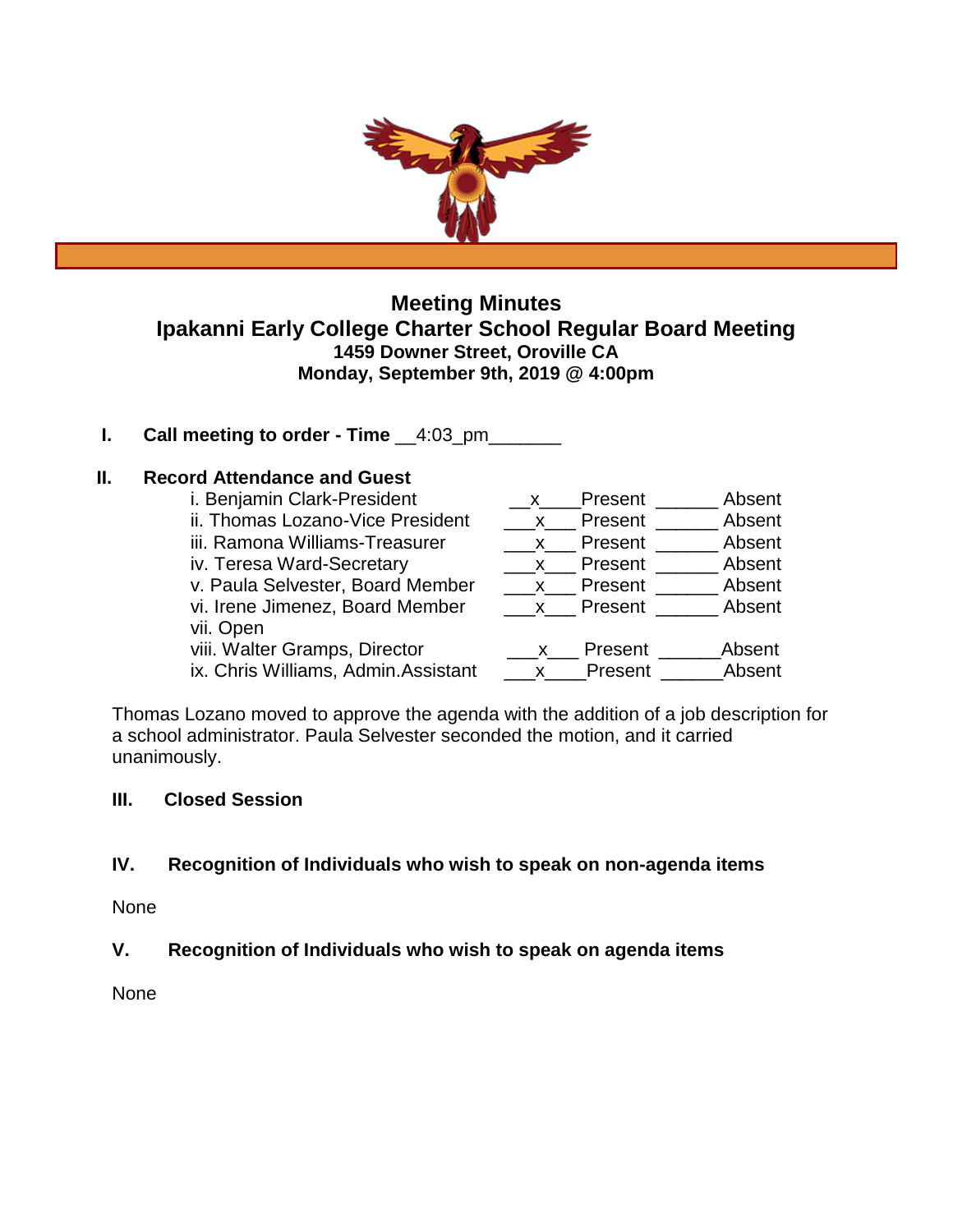# **VI. Consent Agenda motion**

i. Approval of June 21, 2019 Minutes ii. 2019 Board Meeting Calendar iii. Employee Handbook iv. Student Handbook v. Health Insurance Group Plan (Blue Shield Silver) vi. Update Homeless Education Plan vii. July/August Warrants

Paula Selvester moved to approve the consent agenda. Ramona Williams seconded the motion, and it carried unanimously.

# **VII. Reports**

vii. Financial Report viii. Board Comments ix. Director Report

Director Walter Gramps reported that there are currently 74 students enrolled, with an Average Daily Attendance of 69 during the first month. Walter outlined the school's policy regarding absenteeism.

Many high school students who enroll at Ipakanni need credit recovery. Four seniors are currently enrolled, and two students are on track to graduate early this year.

In May 2019, there were 16 graduates; 10 of these graduates are currently enrolled in college. All six students who graduated last year and attended Ipakanni in grades 9-12 are enrolled in college.

## **VIII. Discussion and Action Items**

i. Unaudited Actuals 2018-2019

Ramona Williams moved to approve unaudited actuals. Thomas Lozano seconded the motion, and it carried unanimously.

ii. Certificated Employees

Paula Selvester moved to approve the certificated employees listed below. Thomas Lozano seconded the motion, and it carried unanimously.

- a. Cedric Lee, Social Studies(.5FTE), Step I, Effective 7-1-19
- b. Theresa Horton, Primary(1FTE), Step II, Effective 7-1-19
- c. Tanner Kane, Science(1FTE), Step I, Effective 7-1-19
- d. Katie Robins, Primary (Temporary Contract 8-1-19 to 12-20-19